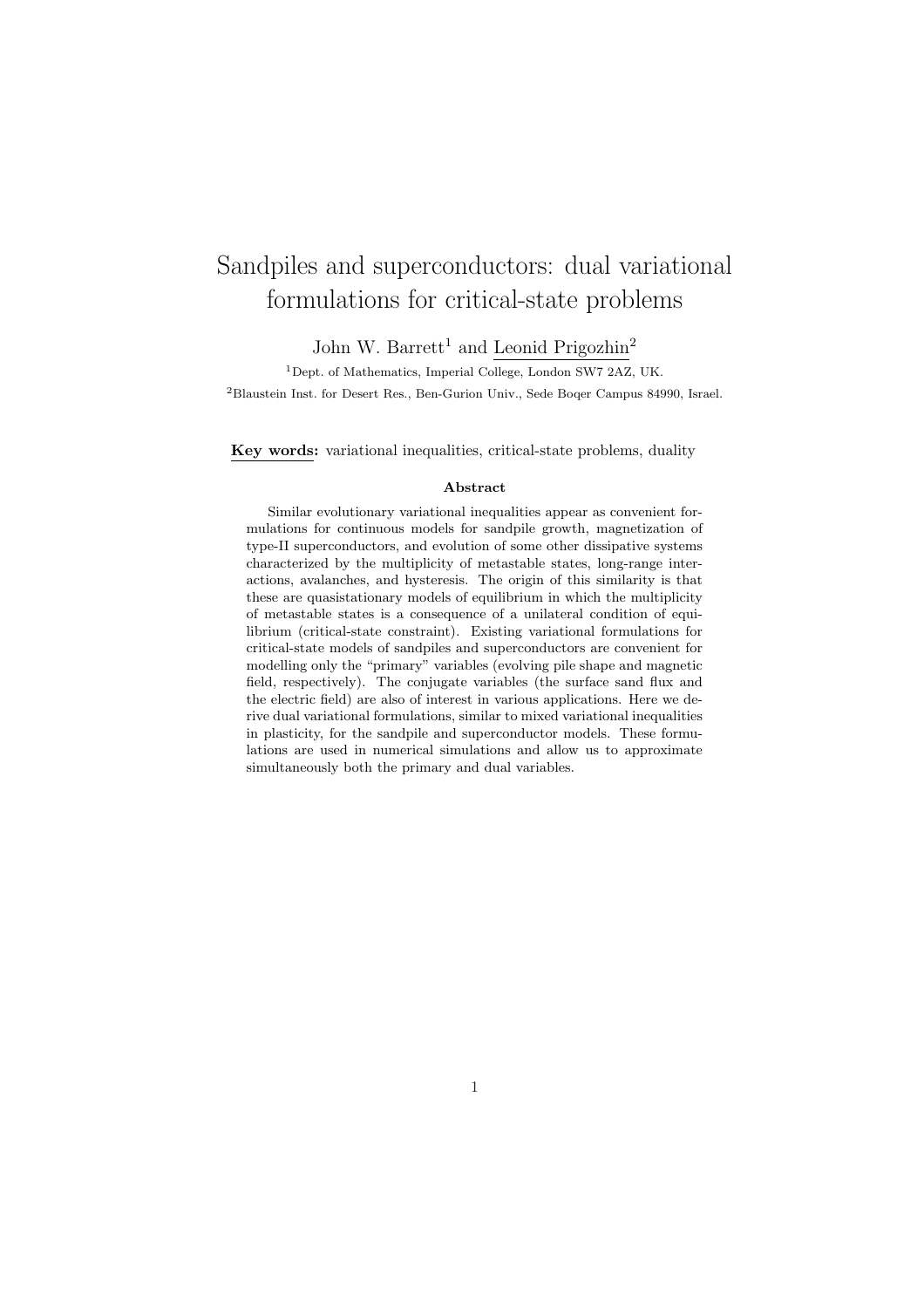Sandpiles and type-II superconductors are examples of spatially extended open dissipative systems which have infinitely many metastable states but, driven by the external forces, tend to organize themselves into a marginally stable "critical state" and are then able to demonstrate almost instantaneous long-range interactions. The evolution of such systems is often accompanied by sudden collapses, like sandpile avalanches, and hysteresis. Although these are dissipative systems of a different nature, their continuous models are equivalent to similar variational (or quasivariational) inequalities (see [1] and the references therein). The origin of this similarity is that these models are quasistationary models of equilibrium and the multiplicity of metastable states is a consequence of a unilateral equilibrium condition. The rate with which such a system adjusts itself to the changing external conditions is determined implicitly and appears in the model as a Lagrange multiplier. Typically, the multiplier is eliminated in transition to a variational formulation written in terms of a "primary" variable (surface of a sandpile, magnetic field in a superconductor, stress tensor in elastoplasticity, etc.) In many situations, however, the Lagrange multiplier or, equivalently, a "dual" variable (sand flux upon the pile surface, electric field, and strain tensor, respectively) also has to be found. We present variational formulations, for both the sandpile and the superconductivity problem, written for the dual variables. Only the simplest version of each problem is considered.

Sandpiles – Let sand be poured out onto a rigid support surface,  $y = h_0(x)$ , given in a domain  $\Omega \subset \mathbb{R}^2$  with boundary  $\partial \Omega$ . If the support boundary is open, a model for pile surface evolution can be written as

 $\partial_t h + \nabla \cdot \boldsymbol{q} = w, \quad h|_{t=0} = h_0, \quad h|_{\partial \Omega} = h_0|_{\partial \Omega},$ 

where h is the pile surface,  $w \geq 0$  is the given source density, q is the horizontal projection of the flux of sand pouring down the pile surface. If the support has no slopes steeper than the sand angle of repose,  $|\nabla h_0| \le \gamma = \tan \alpha$ , the simplest constitutive relations for this model read: (i) the flux  $q$  is directed towards the steepest decent of the surface, (ii) the surface slope cannot exceed the critical angle  $\alpha$ , and (iii) the flux is zero upon subcritical slopes. Equivalently, one can write  $q = -m\nabla h$  and show that  $m(x, t) \geq 0$  is the Lagrange multiplier related to the constraint  $|\nabla h| \leq \gamma$ . The model can be rewritten as a variational inequality for h,

 $h(., t) \in K: (\partial_t h - w, \varphi - h) \geq 0 \quad \forall \varphi \in K, \quad h|_{t=0} = h_0,$  (1) where  $K = \{ \varphi \in H^1(\Omega) : |\nabla \varphi| \leq \gamma \text{ a.e., } \varphi|_{\partial \Omega} = h_0|_{\partial \Omega} \}$  and  $(\cdot, \cdot)$  is the stan- $\text{dard } L^2(\Omega)$  inner product. Simple analytical solutions of this inequality describe piles generated on the support  $h_0 \equiv 0$ . For the point source  $w = \delta(x-x_0)$ , a conical pile with critical slopes grows until its base touches the domain boundary. Then there appears a runway connecting the cone apex with the boundary and the pile growth stops: all additional sand just follows the runway and leaves the system. On the other hand, if  $w > 0$  everywhere in  $\Omega$ , the final stationary shape of the pile is different:  $h(x) = \gamma \text{dist}(x, \partial \Omega)$ . For  $w \geq 0$ , the general stationary solution and an integral representation formula for the corresponding Lagrange multiplier m, determining the surface sand flux  $q$ , have also been obtained recently (see [2] and the references therein). Note, however, that it is not easy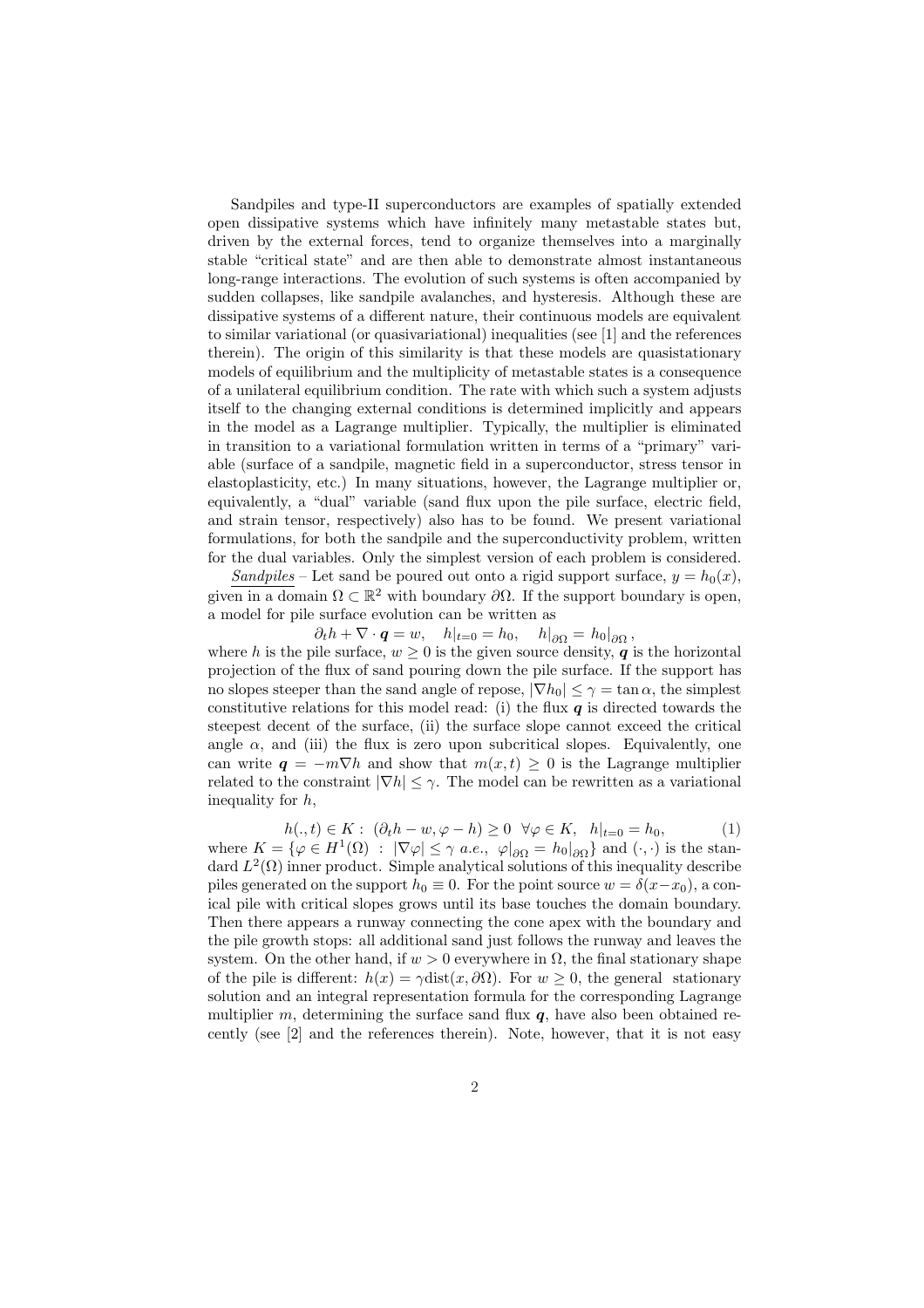to compute the Lagrange multiplier using this formula. In the non-stationary case, determining the surface flux  $q$  remains difficult even if the unique solution h to (1) is found. To compute both these variables simultaneously, we derive a dual variational formulation of the evolutionary problem.

Let  $\{h, q\}$  satisfy the model relations (i)-(iii). Then, for any test field  $\psi$ ,  $\nabla h \cdot (\boldsymbol{\psi} - \boldsymbol{q}) \ge -|\nabla h| |\boldsymbol{\psi}| - \nabla h \cdot \boldsymbol{q} = -|\nabla h| |\boldsymbol{\psi}| + \gamma |\boldsymbol{q}| \ge -\gamma |\boldsymbol{\psi}| + \gamma |\boldsymbol{q}|.$  Hence,  $(\nabla h, \psi - \boldsymbol{q}) \geq \phi(\boldsymbol{q}) - \phi(\boldsymbol{\psi}),$  where  $\phi(\boldsymbol{q}) = \gamma$ R  $(\nabla h, \psi - q) \geq \phi(q) - \phi(\psi)$ , where  $\phi(q) = \gamma \int_{\Omega} |q|$ . Since  $(\nabla h, \psi - q)$  $\oint_{\partial\Omega} h_0 \{\psi_n - \mathbf{q}_n\} - (h, \nabla \cdot \{\boldsymbol{\psi} - \mathbf{q}\}),$  where  $\psi_n$  is the normal component of  $\boldsymbol{\psi}$  on  $\partial\Omega$ , we have  $\phi(\boldsymbol{\psi}) - \phi(\mathbf{q}) - (h, \nabla \cdot \{\boldsymbol{\psi} - \mathbf{q}\}) + \oint_{\partial\Omega} h_0 \{\psi_n - \mathbf{q}_n\} \geq 0$ . Noting that  $h = h_0 + \int_0^t w dt - \nabla \cdot \{ \int_0^t q dt \}$  we finally obtain

$$
\boldsymbol{q}(.,t) \in V : \left(\nabla \cdot \left\{\int_0^t \boldsymbol{q} \, dt\right\}, \nabla \cdot \{\boldsymbol{\psi} - \boldsymbol{q}\}\right) + \mathcal{F}(\boldsymbol{\psi} - \boldsymbol{q}) + \phi(\boldsymbol{\psi}) - \phi(\boldsymbol{q}) \ge 0 \tag{2}
$$

for any  $\psi \in V$ . Here  $\mathcal{F}(u) = \oint_{\partial \Omega} h_0 u_n - (h_0 + \int_0^t$  $\int_0^t w dt, \nabla \cdot \mathbf{u}$  and we define  $V = \{ \psi \in [\mathcal{M}(\Omega)]^2 : \nabla \cdot \psi \in L^2(\Omega) \},\$  where  $\mathcal{M}(\Omega)$  is the Banach space of bounded Radon measures.

To approximate (2) numerically, we smoothed the non-differentiable functional  $\phi$  by introducing  $|\mathbf{q}|_{\varepsilon} = (|\mathbf{q}|^2 + \varepsilon^2)^{1/2}$ , discretized the regularized equality problem in time, employed Raviart-Thomas finite elements of lowest order with vertex sampling on the nonlinear term, and solved the resulting nonlinear algebraic system at each time level iteratively using a form of successive over-relaxation (see Fig. 1 for an example of a numerical simulation).



Figure 1: Point source above square support with  $h_0 = 0$ . The cone grows until its base touches the support boundary and the runway appears. Shown: 1) sand flux  $|q|$  before and bouches the support boundary and the runway appears. Shown: 1) sand hux  $|q|$  before after this moment; 2) the final pile shape computed as  $h = h_0 + \int_0^t w dt - \nabla \cdot \{ \int_0^t q dt \}$ .

Superconductors – Phenomenologically, the magnetic field penetration into type-II superconductors can be understood as a nonlinear eddy current problem. Let a long cylindrical superconductor with a simply connected cross-section  $\Omega$ be placed into a non-stationary uniform external magnetic field  $h_e(t)$  parallel to the cylindrical generators. According to Faraday's law, time variations of this field induce in a conductor an electric field  $e$  leading to a current  $j$  parallel to the cross-section plane; this current induces a magnetic field  $h(x, t)$  parallel to  $h_e$ . Omitting the displacement current in Maxwell's equations and scaling the magnetic permeability to be unity, we obtain the following model,